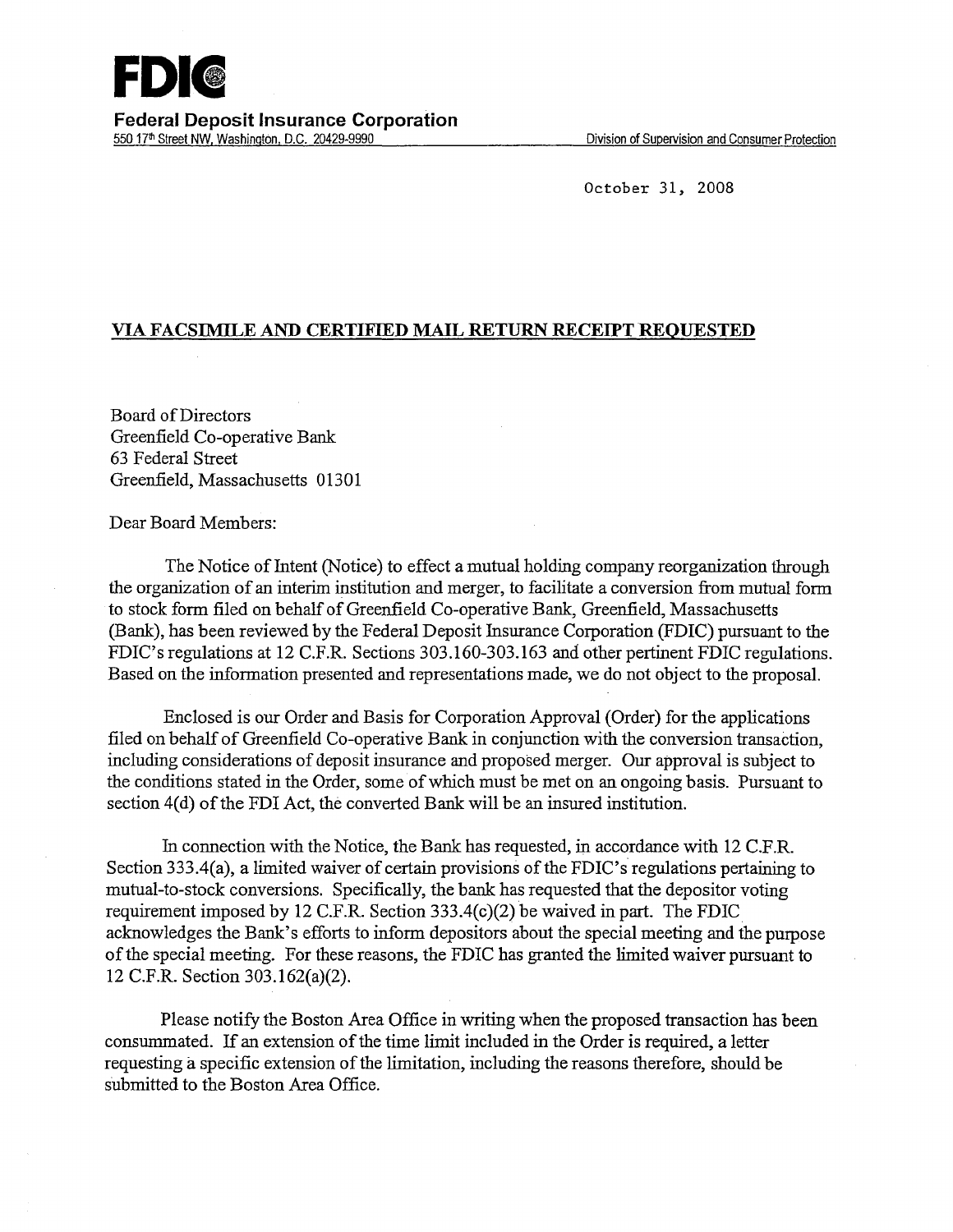Board of Directors Greenfield CO-operative Bank Page 2

Sincerely,

# **/S/**

Christopher J. Spoth Senior Deputy Director

# Enclosure

cc: Stephen J. Coukos Esquire Chu, Ring & Hazel LLP 241 A Street Boston, Massachusetts 02110

> Honorable Stephen L. Antonakes Commissioner Massachusetts Division of Banks

 $\sim$   $\sim$ 

 $\mathcal{L}^{(1)}$  .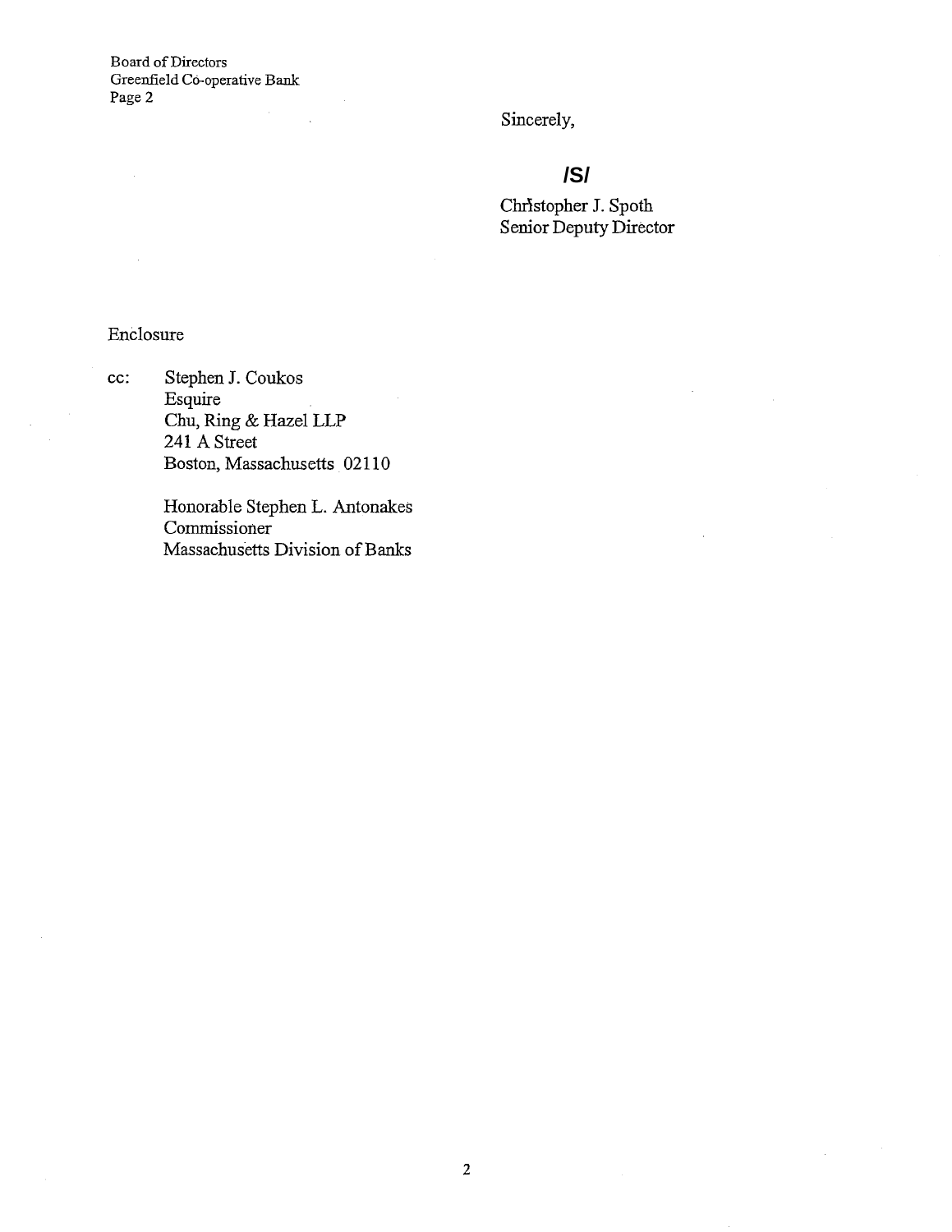#### FEDERAL DEPOSIT INSURANCE CORPORATION

### Greenfield Co-operative Bank Greenfield, Franklin County, Massachusetts

#### Application for Federal Deposit Insurance and Consent to Merge

#### ORDER AND BASIS FOR CORPORATION APPROVAL

Pursuant to Sections 5 and 18(c) and other provisions of the Federal Deposit Insurance Act ("FDI Act"), an application has been filed on behalf of Greenfield Co-operative Bank, Greenfield, Massachusetts (''Mutual Institution"), currently a state-chartered mutually-owned Deposit Insurance Fund member with total resources of \$242,271,000 and total deposits of\$198,960,000 as of June 30, 2008, for the FDIC's consent to merge with GCB Interim Stock Bank (Stock Bank), Greenfield, Massachusetts, a proposed new state-chartered stock co-operative bank. In addition, an application has been. filed for Federal deposit insurance for Stock Bank and GCB Interim Mutual Bank (a de novo mutual cooperative bank to be subsequently organized into a mutual holding company) and GCB Interim Stock bank.

The transaction is to effect the Mutual Institution's plan of reorganization which, solely to facilitate such undertaking, provides for:

- the bank to establish a de novo Massachusetts chartered mutual co-operative bank, to be known as "GCB Interim Mutual Bank" ("Interim Mutual");
- the Interim Mutual to reorganize into a Massachusetts chartered mutual holding company to be known as "Greenfield Bancorp MHC" ("MHC"); and simultaneously establish a wholly-owned stock co-operative bank to be known as "GCB Interim Stock Bank" ("Stock Bank"); and
- the bank will immediately merge with and into Stock Bank, with Stock Bank being the surviving entity under the name of "Greenfield Co-operative Bank," which will be a Massachusetts stock co-operative bank ("Resultant Bank").

Upon conclusion of the reorganization, the deposits of the Resultant Bank will continue to be insured under the Deposit Insurance Fund. On the effective date of the reorganization, Resultant Bank will be a stock cooperative bank that is wholly-owned by :MHC. An Application for the establishment of a Mutual Holding Company has been approved by the Federal Reserve Bank of Boston and the Massachusetts Division of Banks. Following the consummation of the merger, Resultant Bank will operate the same business, with the same management, at the same locations now being served by Mutual Institution. The proposed transaction, per se, will not alter the competitive structure of banking in the market served by Mutual Institution. Resultant Bank's principal office will continue to be located at 63 Federal Street, Greenfield, Franklin County, Massachusetts.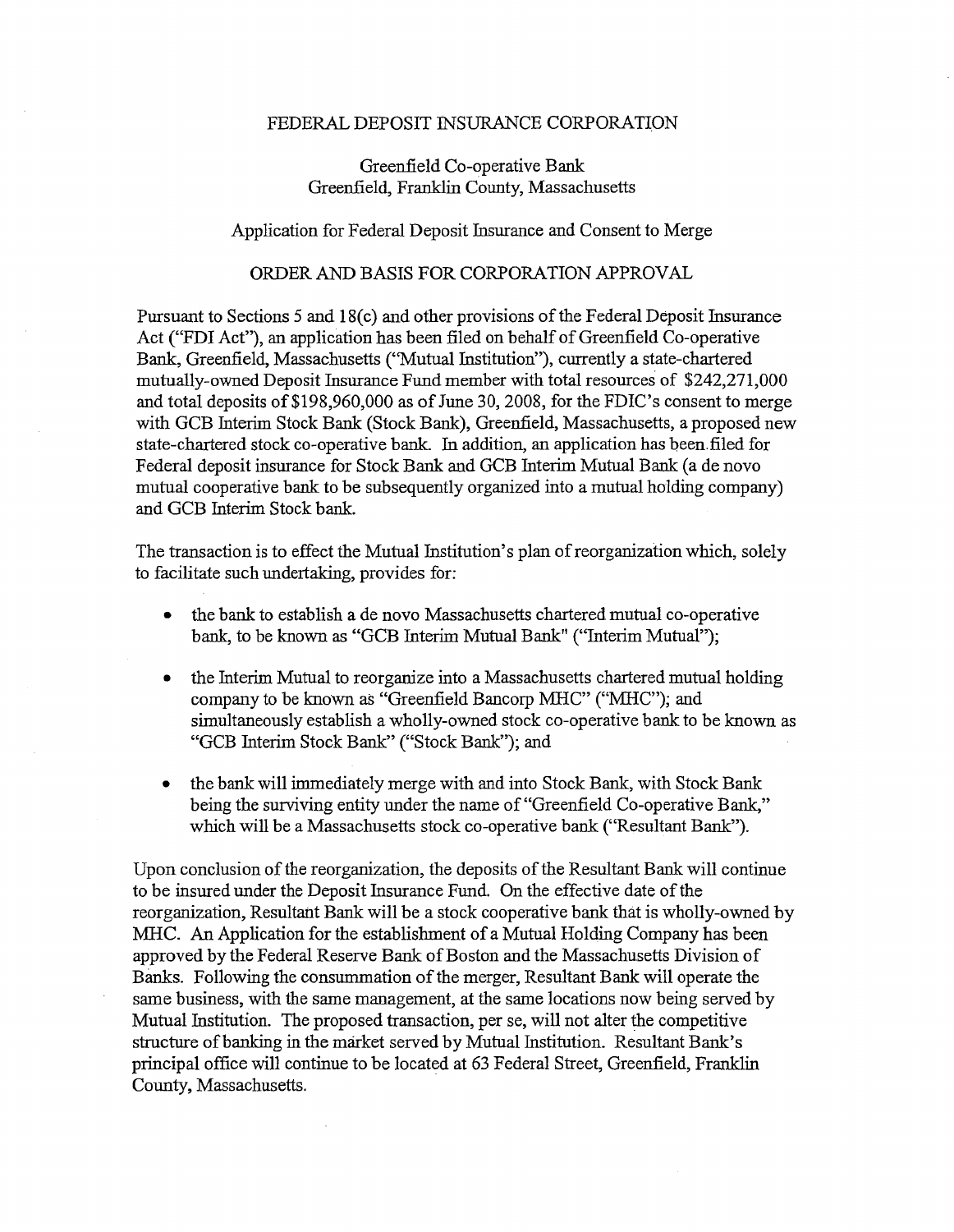Notice of the proposed transaction, in a form approved by the FDIC, has been published pursuant to the FDI Act. A review of available information, including the Community Reinvestment Act ("CRA") Statement of the proponent, disclosed no inconsistencies with the purposes of the CRA. The Resultant Institution is expected to continue to meet the credit needs of its entire community, consistent with the safe and sound operation of the institution.

In connection with the applications, the FDIC has taken into consideration the fmancial and managerial resources and prospects of the proponent banks and Resultant Bank, the convenience and needs of the community to be served and the competitive posture of the proposed transaction. The FDIC has also taken into consideration the effectiveness of the insured depository institutions involved in the proposed merger transaction in combating money-laundering activities. In connection with the application for deposit insurance, the FDIC has taken into consideration the financial history and condition, adequacy of the capital structure, earnings prospects, general character and fitness of management, risk to the insurance fund, convenience and needs ofthe community, and consistency of corporate powers. Having found favorably on all statutory factors and having considered other relevant information, it is the FDIC's judgment that the applications should be and hereby are approved, subject to the following conditions:

- 1. That, except for the proposed transfer of stock to Greenfield Bancorp MHC, no shares of stock of Greenfield Co-operative Bank shall be sold, transferred or otherwise disposed of, to any person (including any Employee Stock Ownership Plan) unless prior notice is provided to, and non-objection is received from the FDIC;
- 2. That, prior to a sale, transfer or other disposition of any shares of Greenfield Cooperative Bank by Greenfield Bancorp MHC to any person (including any Employee Stock Ownership Plan), or a conversion of Greenfield Bancorp MHC to stock form, Greenfield Co-operative Bank will provide written notification to the FDIC and provide the FDIC with copies of all documents filed with the State and Federal banking and/or securities regulators in connection with any such sale, transfer, disposition or conversion;
- 3. That, should any shares of the stock of Greenfield Co-operative Bank be issued to persons other than Greenfield Bancorp MHC, any dividends waived by Greenfield Bancorp MHC must be retained by Greenfield Co-operative Bank and segregated, earmarked, or otherwise identified on its books and records. Such amounts must be taken into account in any valuation of the institution and factored into the calculation used in establishing a fair and reasonable basis for exchanging shares in any subsequent conversion of Greenfield Bancorp MHC, to stock form. Such amounts shall not be available for payment to, or the value thereof transferred to, minority shareholders, by any means, including through dividend payments or at liquidation;